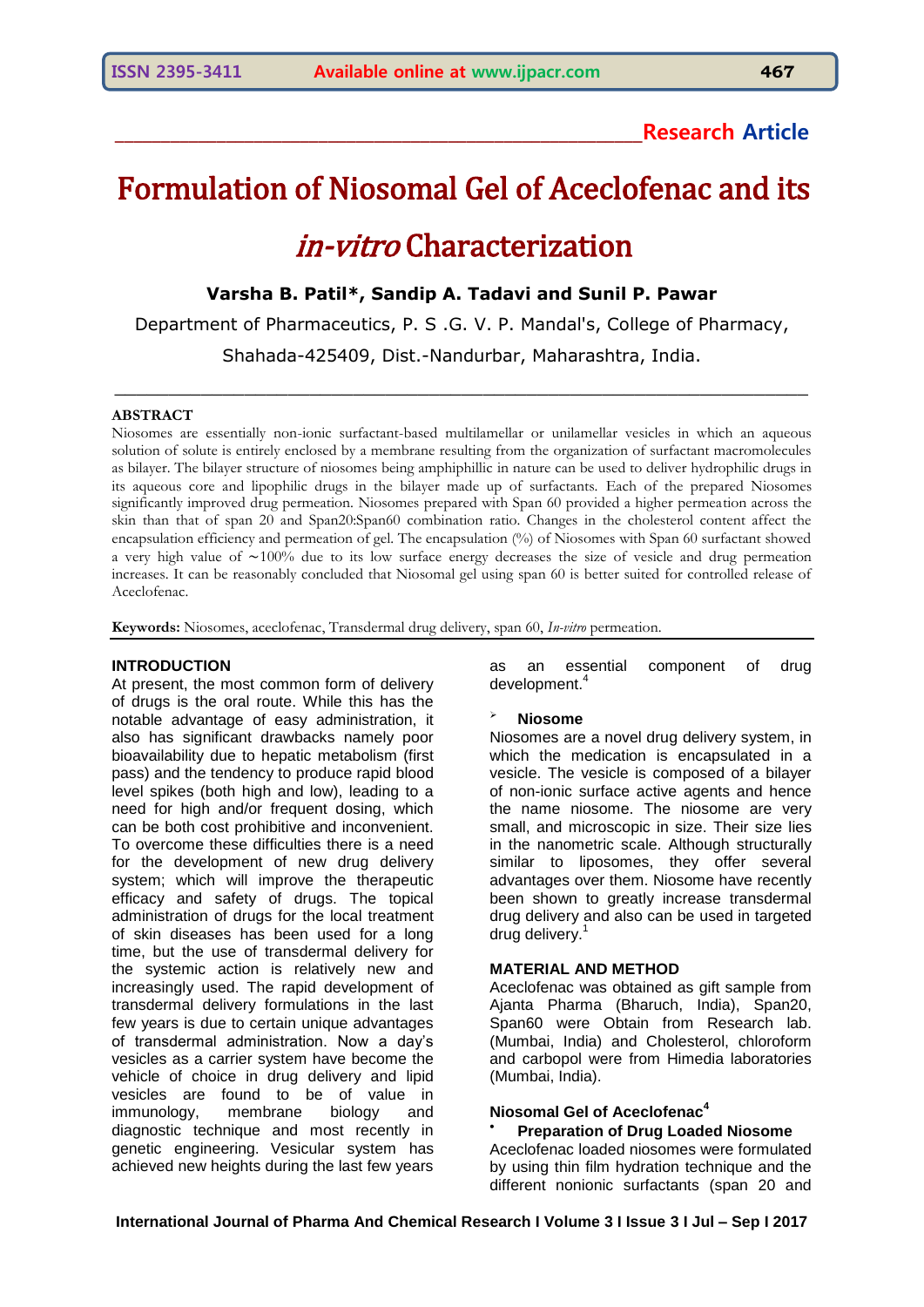span 60) grades in different drug:surfactant:Cholesterol ratios as 1:1:1, 1:2:1, 1:1:2. Accurately weighted quantities of surfactant and Cholesterol were dissolved in 5 ml chloroform using a 100 ml round bottom flask. The lipid solution was evaporated by rotary shaker. The flask was rotated at 135 rpm until a smooth and dry lipid film was obtained. The film was hydrated with 5 ml phosphate buffer saline (PBS) of pH 7.4 containing drug for 3 hours with gentle shaking. The niosomal suspension was further stabilized by keeping at 2-8ºC for 24 hours.

# **Preparation of Niosomal gel**

The preparation of niosomal gel using carbopol 934, the gel base was prepared by dispersing 0.2% w/w carbopol 934 in a mixture of water and glycerol (7:3), the dispersion is then neutralized and made viscous by<br>addition of sufficient amount of of sufficient amount of triethanolamine. The measured amount of selected niosomal formulations were centrifuged by using centrifuge apparatus for 30 min at 2500 rpm. The semisolid mass of niosomes was separated from the supernatant and mixed in the 0.2% carbopol gel base by using electric homogenizer.

| <b>Formulation</b><br>Code | <b>Surfactant</b><br>Used | Drug: Surfactant<br>:Cholesterol<br>Ratio | <b>Solvent</b> | Carbopol 934<br>$(\%)$ |
|----------------------------|---------------------------|-------------------------------------------|----------------|------------------------|
| F <sub>1</sub>             |                           | 1:1:1                                     | Chloroform     | 0.2%                   |
| F <sub>2</sub>             | Span 20                   | 1:2:1                                     | Chloroform     | 0.2%                   |
| F3                         |                           | 1:1:2                                     | Chloroform     | 0.2%                   |
| F4                         |                           | 1:1:1                                     | Chloroform     | 0.2%                   |
| F5                         | Span 60                   | 1:2:1                                     | Chloroform     | 0.2%                   |
| F6                         |                           | 1:1:2                                     | Chloroform     | 0.2%                   |
| F7                         |                           | 1:1:1                                     | Chloroform     | 0.2%                   |
| F8                         | Span 20:Span 60           | 1:2:1                                     | Chloroform     | 0.2%                   |
| F9                         |                           | 1:1:2                                     | Chloroform     | 0.2%                   |

 **Table 1: Formulation and Composition of Niosomal gel**

## **Characterization of Niosome**

**1. Physical appearance:** The prepared niosome was viewed by naked eye to characterize color and physical state. Niosome was also viewed by optical microscope at 40 X<br>magnification, to observe crystal magnification, to observe crystal characteristics by spreading a thin layer niosome on a slide and placing the cover slip on it.<sup>5</sup>

**2. Entrapment Efficiency:** The entrapment efficiency was determined after separating the unentrapped drug. niosomal gel (100mg) was hydrated with 10 ml of phosphate buffer saline (pH 7.4) solution. The aqueous niosomal dispersion should be sonicated in a bath sonicator for 10 min. The drug containing niosomal dispersion is separated from entrapped drug by centrifuging at 15000 rpm for 30 minutes. The clear supernatant was filter off carefully to separate the unentrapped drug. The recover supernatant is assayed by its analytical technique. The percentage of drug encapsulation is calculated by the following Equation<sup>6</sup>.

**EE (%) =**  $[(Ct - Cf)/Ct] \times 100$ 

Where, Ct is the concentration of total drug. Cf is the concentration of free drug.

# **3. Vesicle size and shape characteristics**

- **Visualization of vesicles by optical microscopy:** Hydration of niosome was performed with phosphate buffer saline (pH 7.4) with slight agitation to produce niosome. A drop of niosome suspension was placed on a slide and after placing cover slip observed under microscope. Photomicrographs were taken at 100X magnification.
- **Visualization of vesicles by transmission electron microscope (TEM):** To further evaluate the surface characteristics of vesicle transmission electron microscopy (TEM) were performed. The niosome suspension was negatively stained with a 1% aqueous solution of phosphotungustic acid (PTA). Niosome suspension was dried on a microscopic carbon coated grid for staining. The excess solution was removed by blotting. After drying the specimen was viewed under the microscope.
- **Visualization of vesicles by scanning electron microscope (SEM):** The shape, surface characteristics, and size of the niosomes were observed by scanning electron microscopy (SEM). Weighed quantity of the Niosome in a glass tube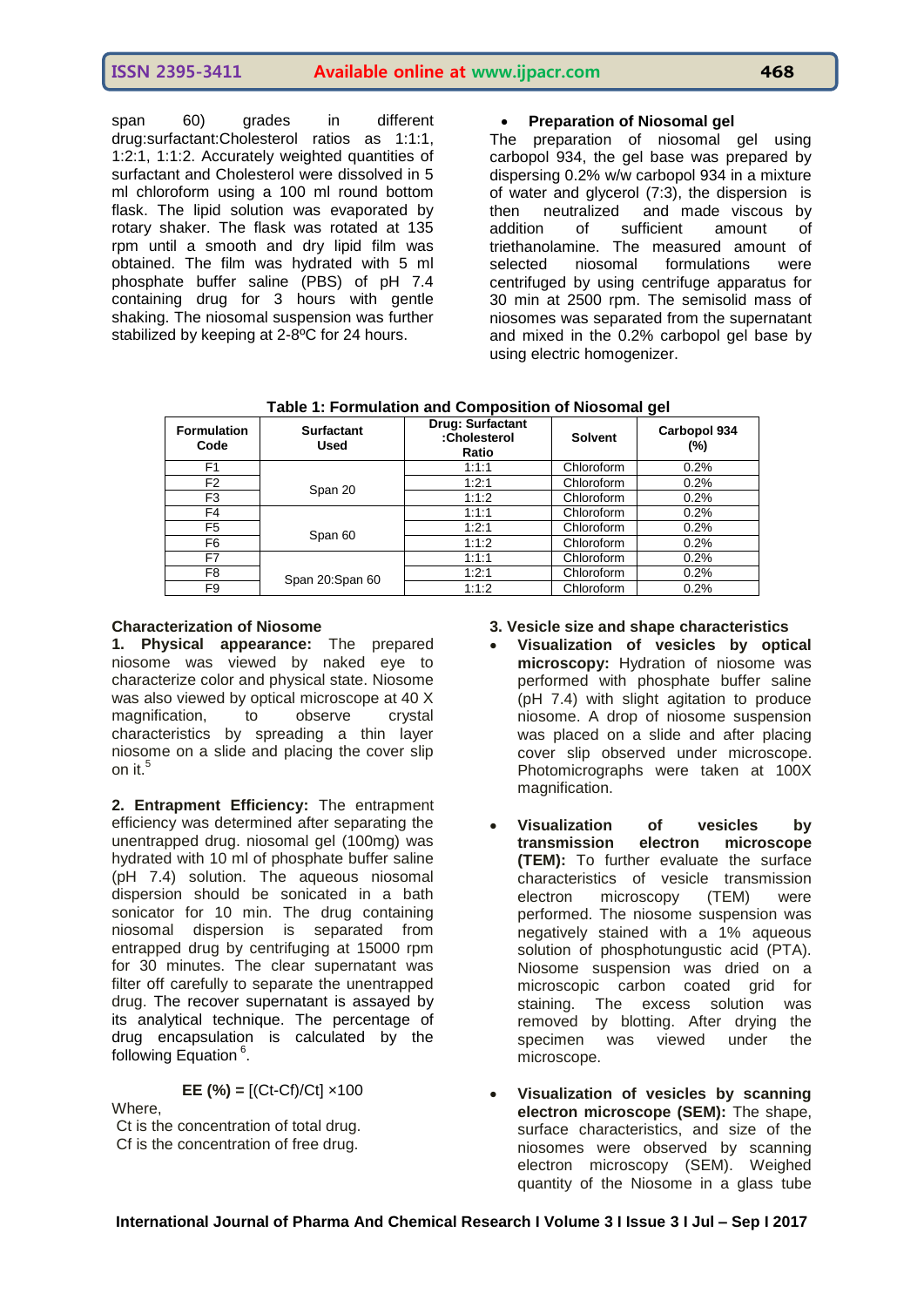was diluted with 10 ml of phosphate buffer saline (pH 7.4). The lyophilized niosomes were mounted on an aluminum stub using double-sided adhesive carbon tape. Then the vesicles were sputter-coated with gold palladium (Au/Pd) using a vacuum evaporator (Edwards) and examined using a scanning electron microscope JSM-5510 (Jeol Ltd, Tokyo, Japan) equipped with a digital camera, at 20 kV accelerating voltage<sup>6</sup>.

 $\bullet$ **4. pH of gel:** The pH of formulated niosomal gel was determined using pH meter. The electrode was immersed in gel and readings were recorded on pH meter.<sup>7</sup>

**5. Spreadability:** Spreadability of formulations was determined by an apparatus suggested by Multimer et al. which was fabricated in laboratory and used for study. The apparatus consist of a wooden block, with a fixed glass slide and movable glass slide with one end tied to weight pan rolled on the pulley, which was in horizontal level with fixed slide. Apparatus is shown in figure 2.



## **Fig. 1: Spreadability Test Apparatus. A: Wooden Box B: Lower Glass Slide C: Upper Glass Slide D: Pulley E: Weighing Pan**

**Procedure:** An excess of gel sample 2.5 g was placed between two glass slides and a 1000g weight was placed on slides for 5 minutes to compress the sample to a uniform thickness. Weight (60g) was added to the pan. The tie (seconds) required to separate the two slides was taken as a measure of spreadability. It was calculated using the formula:

#### **S = M.L / T** Where,

S - Spreadability in gm.cm / sec, M -Weight tied to upper slide,

L- Length of glass slide, T- Time in second Length of glass slide was 7.5 cm and weight tied to upper slide was (60g) throughout the experiment.

**6. Degree of Deformability:** In the case of niosomes, the permeability study is one of the important and unique parameter for characterization. The deformability study is done against the pure water as standard. Niosomes preparation is passed through a large number of pores of known size (through a sandwich of different microporous filters, with pore diameter between 50 nm and 400 nm, depending on the starting niosomes suspension). Particle size and size distributions are noted after each pass by dynamic light scattering (DLS) measurements. The degree of deformability can be determined using the following formula,

# $E = J \times (rv/rp)^2$

Where

J= the amount of the suspension extruded during 5min

 $rv =$  the size of the vesicle and  $rp =$  pore size of the barrier.<sup>8</sup>

*7. In-vitro* **drug release:** Permeation of niosome was studied using a Franz glass diffusion cell. The effective permeation area of the diffusion cell and receptor cell volume was 1 cm<sup>2</sup> and 10 ml, respectively. The receptor compartment contained aliquot of 1%:99% (v/v) ethanol: PBS (pH 7.4) and maintained at  $37^{\circ}$ C  $\pm$  1°C by magnetic stirrer. Egg membrane was mounted between the donor and receptor compartment. NG (200mg) containing 1 mg of drug was applied to the surface of the egg membrane. Samples were withdrawn through the sampling port of the diffusion cell at predetermined. Intervals and analyzed by UV-Visible Spectrophotometer. An equal volume of fresh PBS, pH 7.4 was replaced into the receptor compartment after each sampling<sup>9, 10</sup>.

**8. Stability study:** Stability studies were carried out by storing the prepared niosome gel at various temperature conditions like refrigeration temperature (2°-8°C), room temperature  $(25^\circ \pm 2^\circ \text{C})$  and elevated temperature (45°  $\pm$  2°C) from a period of one month to three months. Drug content and variation in the average vesicle diameter were periodically monitored<sup>11, 12, 13</sup>.

# **RESULT**

The formulated niosomal gel were evaluated for drug encapsulation efficiency, pH of formulation, Viscosity, Spreadability, Vesicle size and shape, Drug uniformity content, Extrudability, Degree of deformability, SEM, Zeta potential, *In- Vitro* drug permeation as well as Stability study of gel.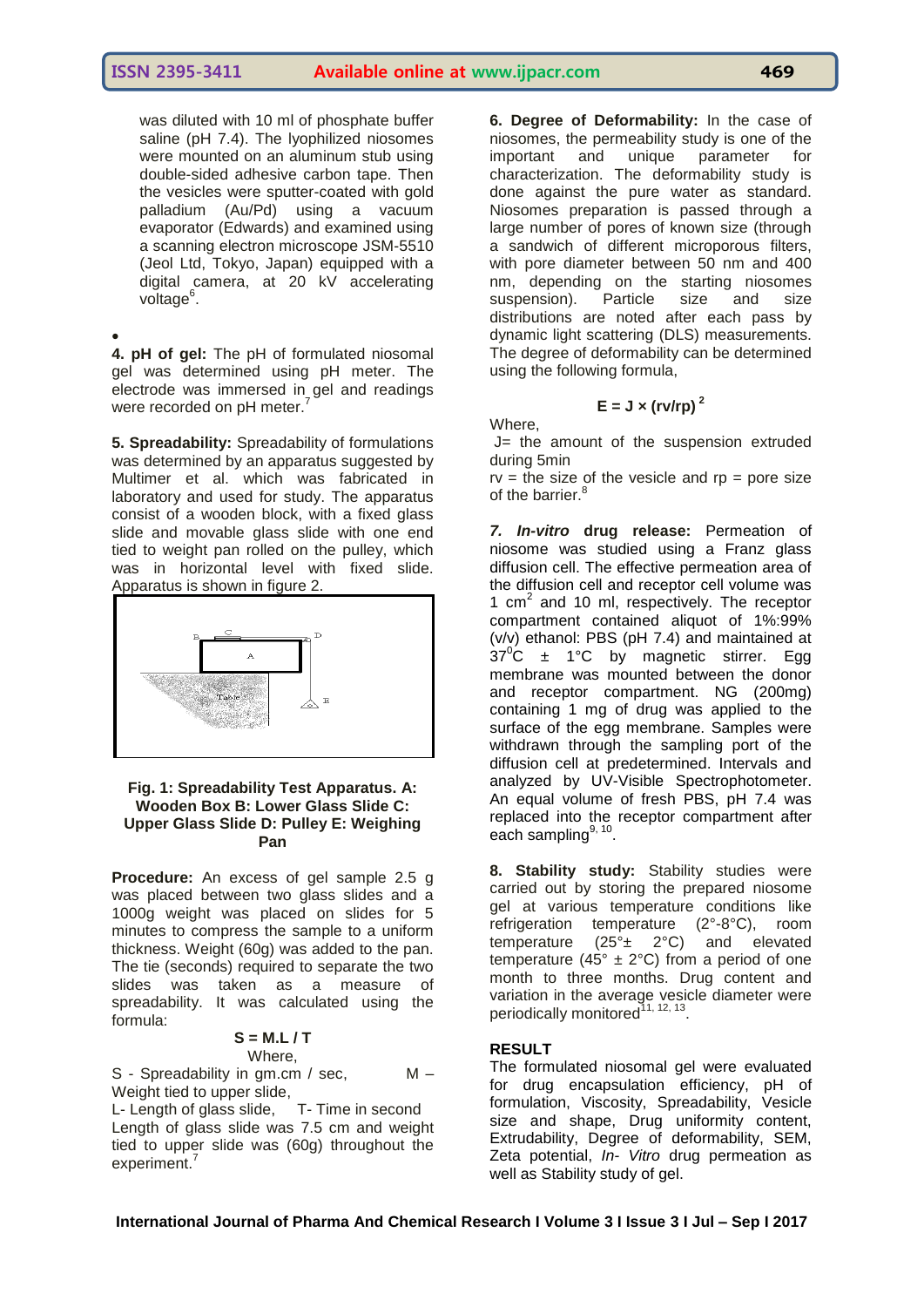**Physical Evaluation:** The prepared Niosome formulations were viewed by naked eye to characterize color and physical state of gel. The Niosomal gels were translucent to white in color with smooth in appearance depending upon the amount of polymer present in the formulation. All the formulations were odorless.

**Encapsulation efficiency:** Niosomal gel formulations (F1 to F9) were prepared as per the procedure mentioned earlier and compositions reported in table 1. Then all the formulations were tested for entrapment efficiency for Aceclofenac. The results of encapsulation efficiency determination in table 2 indicated that formulation containing Span-60 (F4-F6) had high encapsulation efficiency than formulations containing surfactants in different order (F1-F3 and F7-F9).

**pH of formulation:** The results for pH determination are given in following Table 2.It was found that the pH of all the formulations were in the range of 6.54 to 7.31 that suits the skin pH This indicating skin compatibility and which is the primary requirement for a transdermal formulation.

**Vesicle size and shape:** Vesicle size and shape can be determined by optical microscope under 45x optical lens. From the figure 3 Span 60 (F5) have lower size among all the tested formulations of surfactant (F1- F9) due the relationship observed between niosome size and Span 60.



**Fig. 2: Vesicle size of formulation F5**

**Viscosity Determination**: Viscosity is important parameter for characterization of gel as it affects the release of drug. Viscosity measurement revealed that all formulation show optimum consistency as shown in table 2.

**Spreadability:** Spreadability of all formulation is recorded in table 3 and it shows good spreadability of all formulation (F1-F9).

**Drug uniformity content:** The drug content of the Niosomal gel were found to within range by UV spectrophotometer to in range between to 88.66 – 97.86 of the theoretical value for formulation (F1- F9) as shown in table 3.

| <b>S. No.</b> | <b>Formulation code</b> | <b>Encapsulation</b><br>efficiency (%) | pH               | Vesicle size (um) | Viscosity (cps)    |
|---------------|-------------------------|----------------------------------------|------------------|-------------------|--------------------|
|               | F1                      | 76.93±1.86                             | $6.7 \pm 0.15$   | $5.42 \pm 1.66$   | $12480 \pm 0.28$   |
|               | F <sub>2</sub>          | $81.13 \pm 2.15$                       | $6.74 \pm 0.177$ | $4.97 \pm 1.22$   | $12489.3 \pm 2.18$ |
| 3             | F <sub>3</sub>          | 76.26±2.32                             | $6.54 \pm 0.09$  | $6.5 \pm 1.56$    | $10608 \pm 179$    |
| 4             | F4                      | $85.27 \pm 1.92$                       | $7.10 \pm 0.035$ | $1.56 \pm 0.89$   | 12788±0.51         |
| 5             | F <sub>5</sub>          | 89.45±3.87                             | $7.16 \pm 0.35$  | $1.32 + 0.59$     | $13499+0.21$       |
| 6             | F6                      | $83.02 \pm 2.13$                       | $7.31 \pm 0.04$  | $2.69 \pm 0.43$   | $10509 \pm 1.89$   |
|               | F7                      | 82.26±1.88                             | $6.72 \pm 0.13$  | $2.32 \pm 2.15$   | 11900.4 ±1.071     |
| 8             | F <sub>8</sub>          | 84.27±0.67                             | $6.98 \pm 0.580$ | $3.03 \pm 0.14$   | $12890 + 0.75$     |
| 9             | F9                      | $80.14 \pm 2.11$                       | $7.3 \pm 0.27$   | $2.74 \pm 1.86$   | $10228 \pm 1.07$   |

Represents mean ± S.D. (n = 3**)**

.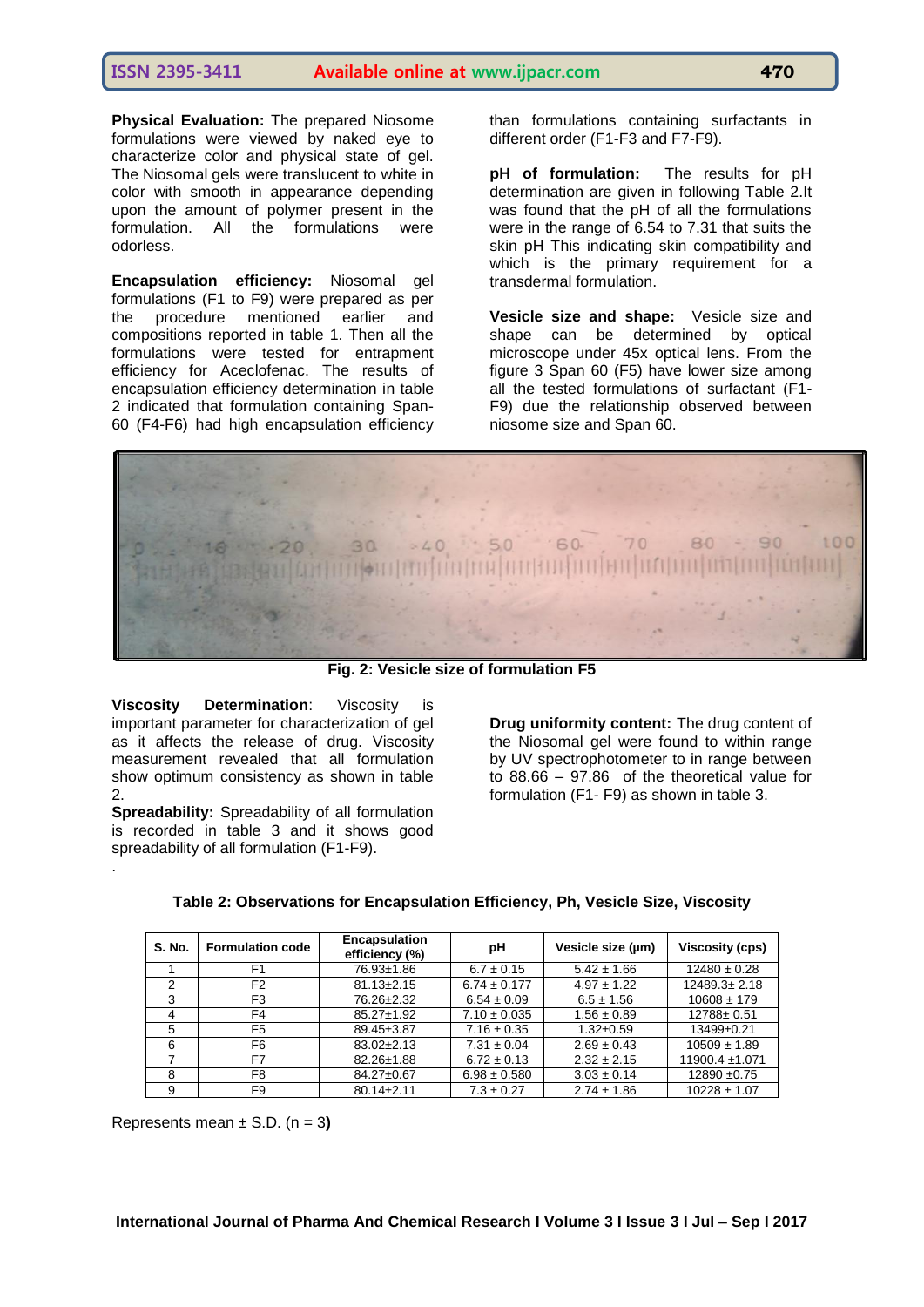**Extrudability:** The extrudability test results are summarized in table 3 and all the formulations show good extrudability Formulations F1,F2, F3, F6, F9 showed good extrudability and Excellent extrudability was observed for formulations F4, F5, F7 and F8. ) (+ Poor, ++ Good, +++ Excellent).

**Degree of Deformability**: Deformability index of various Niosome formulations were found to vary significantly with surfactant and cholesterol concentration. It was observed that deformability index first increased significantly with increase in cholesterol concentration .However, deformability index was found to decrease on further increase in cholesterol concentration (table 3.

*In-vitro* **drug permeation**: The Niosomal gel formulations were characterized for their drug permeation through the Egg membrane. The niosomal formulations were prepared to study the permeation of drug from the various formulations with fixed concentration of Drug and varying concentration of surfactant and cholesterol. The drug permeation was maximum for F5 formulation i.e. Span 60 among the all tested formulations  $(F1-F9)$  as shown in table 4. From the release profile it is clear that after 12 hr. the gel shows maximum drug release of F5 formulationis 96.58 % means it shows controlled release formulation.

| Table 3: Observations For Drug Content, Extrudability, Degree Of Deformability, and |  |  |  |  |  |  |  |  |
|-------------------------------------------------------------------------------------|--|--|--|--|--|--|--|--|
| spreadability                                                                       |  |  |  |  |  |  |  |  |
|                                                                                     |  |  |  |  |  |  |  |  |

| Represents mean $\pm$ 5.D. (n = 3) |                            |                     |               |                            |                              |  |  |
|------------------------------------|----------------------------|---------------------|---------------|----------------------------|------------------------------|--|--|
| Sr.<br>no.                         | <b>Formulation</b><br>code | Drug content<br>(%) | Extrudability | Degree of<br>Deformability | Spreadability<br>(gm.cm/sec) |  |  |
|                                    | F1                         | $90.53 \pm 1.21$    | $^{++}$       | $16.09 \pm 0.25$           | $18.08 \pm 0.79$             |  |  |
| 2                                  | F <sub>2</sub>             | $91.19 \pm 0.86$    | $^{++}$       | 22.26±0.64                 | $18.17 \pm 0.36$             |  |  |
| 3                                  | F <sub>3</sub>             | $88.66 \pm 1.23$    | $^{++}$       | $11.27 \pm 0.64$           | $13.78 \pm 0.15$             |  |  |
| 4                                  | F4                         | $95.48 \pm 1.17$    | $^{+++}$      | $28.47 \pm 0.47$           | $20.57 \pm 1.33$             |  |  |
| 5                                  | F <sub>5</sub>             | 97.86±0.72          | $^{+++}$      | $34.21 \pm 0.19$           | $21.56 \pm 0.89$             |  |  |
| 6                                  | F <sub>6</sub>             | $94.99 \pm 3.49$    | $^{++}$       | $30.57 \pm 0.54$           | $16.21 \pm 0.30$             |  |  |
|                                    | F7                         | $92.01 \pm 0.77$    | $^{+++}$      | $23.26 \pm 0.45$           | $18.56 \pm 2.9$              |  |  |
| 8                                  | F8                         | $95.38 \pm 1.54$    | $^{+++}$      | $27.56 \pm 0.89$           | $20.09 \pm 0.99$             |  |  |
| 9                                  | F9                         | $93.54 \pm 1.30$    | $++$          | $25.05 \pm 0.62$           | $14.97 \pm 0.77$             |  |  |

#### **Table 4:** *In-vitro* **drug permeation of Niosomal gel formulation F1-F9 and marketed Preparation**

| Time | <b>Percent Drug Permeation</b> |                   |                   |                  |                  |  |
|------|--------------------------------|-------------------|-------------------|------------------|------------------|--|
| (hr) | F1                             | F2                | F3                | F4               | F5               |  |
|      | $7.98 \pm 0.93$                | $15.37 \pm 0.54$  | $10.112 \pm 0.77$ | $12.32 \pm 0.93$ | $18.88 \pm 1.23$ |  |
| 2    | $14.17 \pm 1.22$               | $21.23 \pm 0.76$  | $15.24 \pm 0.67$  | $16.23 \pm 0.7$  | $21.73 \pm 0.53$ |  |
| 3    | $20.92 \pm 0.88$               | $29.87 \pm 0.56$  | 17.228±0.98       | $25.32 \pm 0.43$ | $2.56 \pm 0.83$  |  |
| 4    | $26.15 \pm 0.35$               | $35.33 \pm 0.34$  | 25.187±0.11       | $35.34 \pm 0.31$ | $37.19 \pm 1.17$ |  |
| 5    | $28.36 \pm 0.12$               | $39.97 \pm 0.9$   | $19.392 \pm 0.34$ | $44.75 \pm 0.4$  | $43.99 \pm 1.48$ |  |
| 6    | $34.78 \pm 0.24$               | $47.87 \pm 0.42$  | $30.404 \pm 0.12$ | $49.65 \pm 0.2$  | $45.76 \pm 0.42$ |  |
| 7    | $37.03 \pm 0.82$               | $52.68 \pm 0.68$  | $49.007 \pm 0.65$ | $55.90 \pm 0.42$ | $52.53 \pm 0.87$ |  |
| 8    | $41.44 \pm 0.95$               | $58.82 \pm 0.42$  | $55.7 \pm 0.87$   | $65.987 + 0.72$  | $55.7 \pm 0.94$  |  |
| 9    | $44.83 \pm 0.77$               | $62.456 \pm 0.84$ | $70.72 \pm 0.81$  | 70.785± 0.74     | $60.06 \pm 0.75$ |  |
| 10   | $66.13 \pm 1.24$               | $79.24 \pm 0.35$  | $77.86 \pm 0.32$  | 80.897 ±0.88     | $83.39 + 0.33$   |  |
| 11   | $82.34 \pm 0.38$               | $84.85 \pm 0.87$  | $90.925 \pm 0.75$ | $87.97 \pm 0.89$ | $92.35 + 0.96$   |  |
| 12   | $89.82 \pm 0.81$               | $92.53 \pm 0.5$   | $91.81 \pm 0.11$  | $96.291 \pm 0.7$ | 96.58±0.74       |  |

| Time | <b>Percent Drug Permeation</b> |                  |                  |                   |                  |  |
|------|--------------------------------|------------------|------------------|-------------------|------------------|--|
| (hr) | F6                             | F7               | F8               | F9                | <b>MKD</b>       |  |
|      | $11.75 \pm 0.32$               | $8.98 \pm 0.32$  | $11.28 \pm 0.76$ | $7.32 \pm 0.19$   | $6.79 \pm 1.34$  |  |
| 2    | $13.12 \pm 0.2$                | $11.30 \pm 0.24$ | $15.40 \pm 0.68$ | $14.52 + 0.12$    | $10.89 + 0.43$   |  |
| 3    | $19.34 \pm 0.58$               | $16.34 \pm 1.39$ | $22.04 \pm 0.32$ | $20.28 \pm 0.45$  | $16.61 \pm 0.35$ |  |
| 4    | $23.902 \pm 0.52$              | $21.58 \pm 1.86$ | $25.78 \pm 1.32$ | $27.9 \pm 0.56$   | 20.86±0.67       |  |
| 5    | $31.64 \pm 0.65$               | $26.96 \pm 1.01$ | $30.76 \pm 0.8$  | $40.11 \pm 0.16$  | $32.23 \pm 1.42$ |  |
| 6    | $37.97 \pm 0.30$               | $37.23 \pm 1.09$ | $34.46 \pm 0.97$ | $47.005 \pm 0.32$ | 36.74±0.69       |  |
| 7    | $48.97 \pm 0.43$               | $40.17 \pm 0.91$ | $41.80 \pm 1.26$ | $57.47 \pm 0.56$  | $42.12 \pm 0.83$ |  |
| 8    | $55.90 \pm 0.47$               | $44.54 \pm 0.54$ | $45.87 \pm 0.78$ | $65.71 \pm 0.43$  | $46.91 \pm 0.35$ |  |
| 9    | $59.12 \pm 0.21$               | $51.92 \pm 0.88$ | $49.10 \pm 0.4$  | 73.864±0.22       | $50.92 \pm 0.59$ |  |
| 10   | $67.90 \pm 0.43$               | $68.69 \pm 0.76$ | $59.68 \pm 0.36$ | 81.796±0.32       | 71.44±0.97       |  |
| 11   | $81.77 \pm 0.12$               | $87.36 \pm 0.16$ | $71.77 \pm 0.27$ | $91.382 \pm 0.44$ | 86.18±0.21       |  |
| 12   | $92.987 \pm 0.31$              | $92.47 \pm 0.33$ | $95.56 \pm 0.49$ | $92.03 \pm 0.87$  | $92.66 \pm 0.9$  |  |

Represents mean ± S.D. (n = 3**)**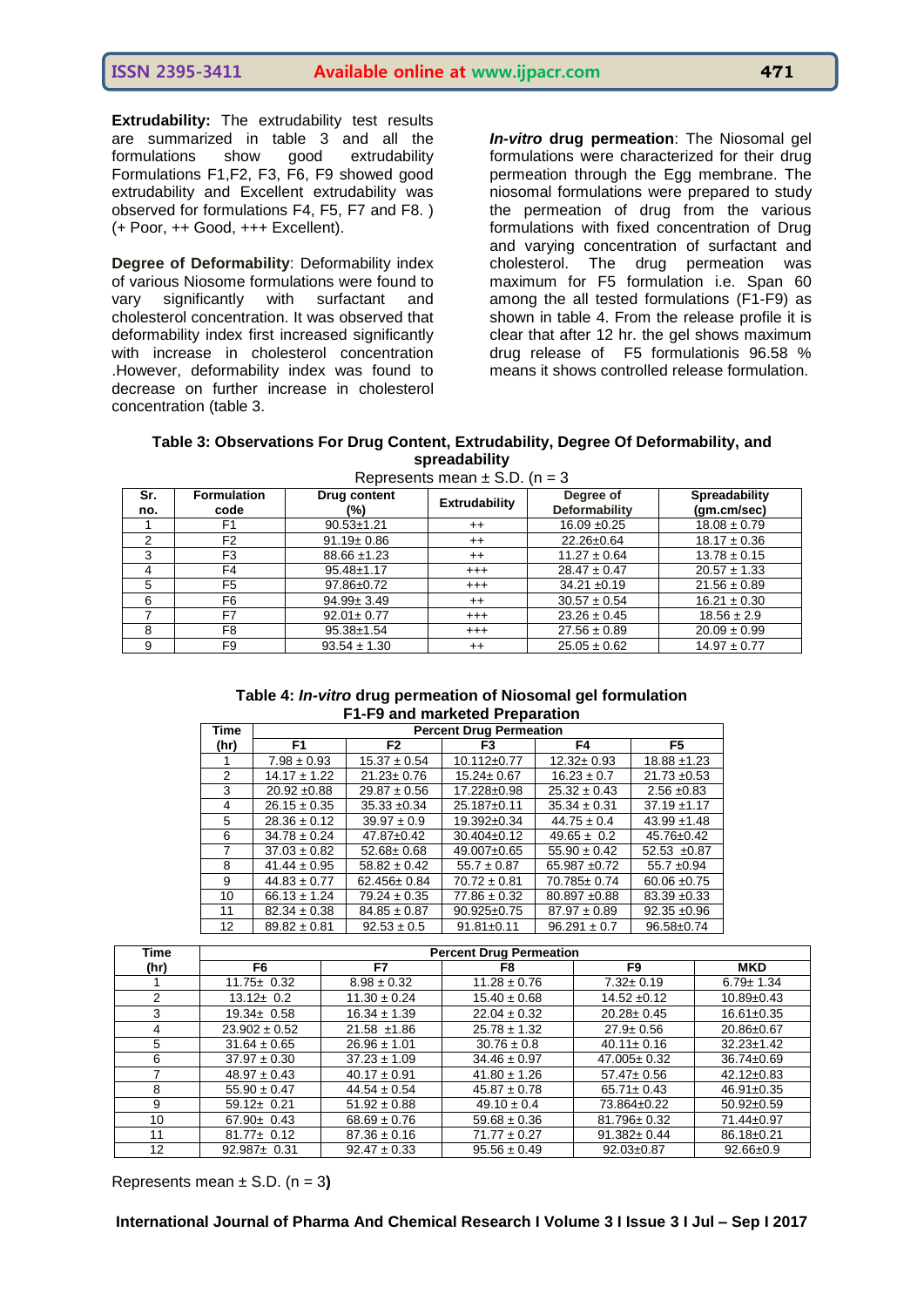**Shape of vesicles by SEM:** Optimized formulation (F5) loaded vesicles of Aceclofenac were analyzed by SEM for studying particle shape surface structure. From figure 5. optimized formulation gives circular vesicle shape.



**Fig. 4: SEM image of vesicle shape**

**Zeta Potential:** Zeta potential of the prepared aceclofenac loaded Niosomes was measured using Zeta Sizer. Niosomes prepared by span 60 (F5) 1: 2:1 ratio showed higher stability and zeta potential of optimized formulation was found to be -17.8 Mv is shown in fig.6.



**Fig. 5: Zeta potential of optimized formulation (F5)**

#### **DISCUSSION**

The aceclofenac loaded niosomes were successfully prepared by the thin film hydration technique using cholesterol and different grades of span as nonionic surfactant. The presence of cholesterol and nonionic surfactants made the niosomes more stable. All the formulations (F1-F9) were evaluated for the encapsulation efficiency, Drug content, vesicle size and shape. The results were found in the acceptable range. Niosome formulated with span 60 have shown